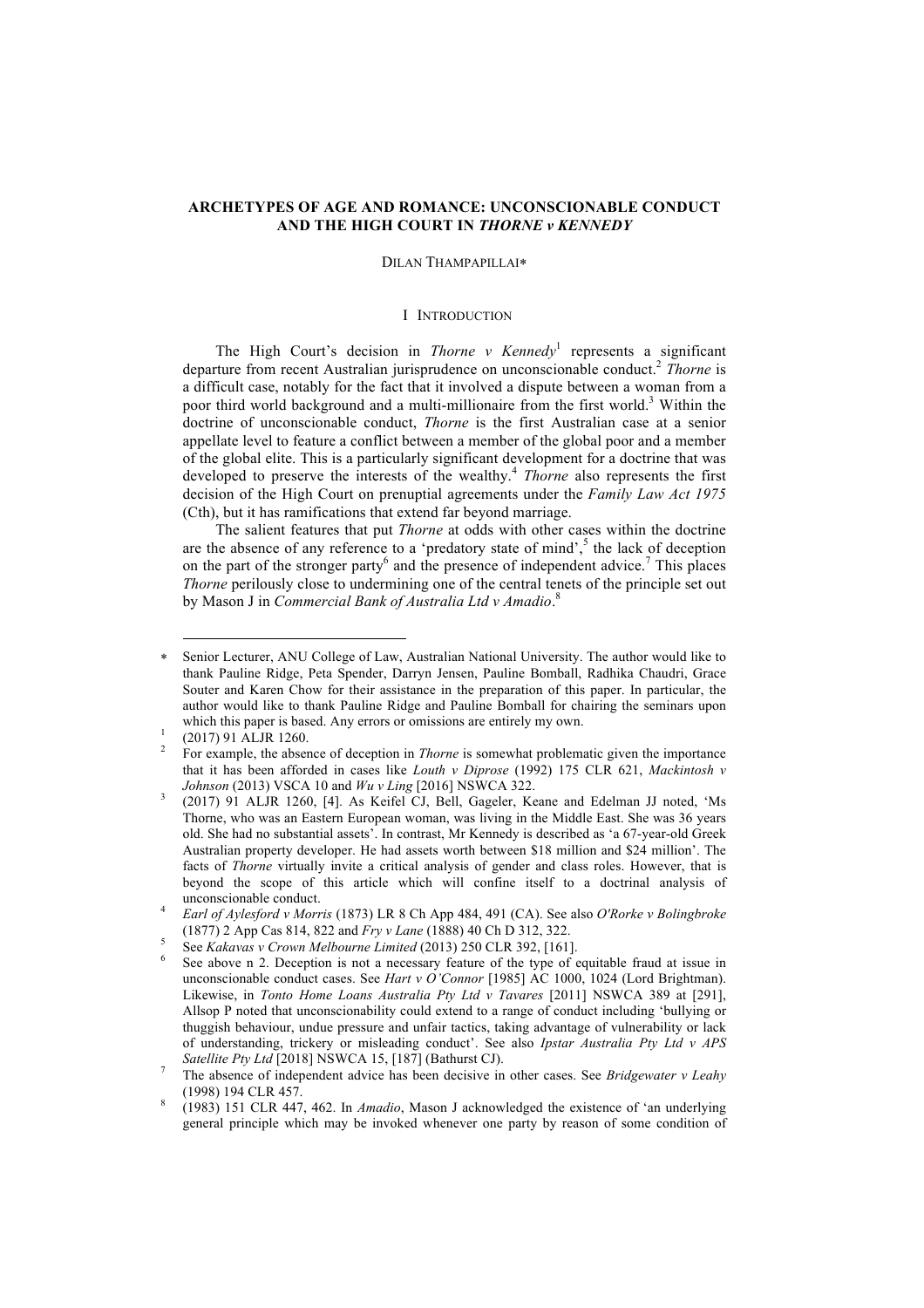As Deane J noted in *Louth v Diprose*:

The intervention of equity is not merely to relieve the plaintiff from the consequences of his own foolishness. It is to prevent his victimization.<sup>9</sup>

*Thorne* is an altogether more puzzling decision in light of  $Wu v$  *Ling*.<sup>10</sup> In  $Wu$ , a businesswoman who was the victim of an internet fraud borrowed \$350,000 across five loans from a friend. The friend was not a party to the fraud. Yet, by the time of the fifth loan, he was aware that the woman was being defrauded. His conduct was held not to be unconscionable.<sup>11</sup> In  $Wu$ , the New South Wales Court of Appeal drew upon a conception of unconscionable conduct that appears to require 'naked exploitation'.<sup>12</sup> This is the notion identified by Bigwood<sup>13</sup> as emerging from the High Court's decision in *Kakavas v Crown Melbourne Ltd*. 14

*Thorne* might well be the case that exposes a fault-line in the decisions that have followed *Amadio*. As Bigwood has noted, unconscionable conduct is 'under-theorised, and hence under-explained' in Australia.<sup>15</sup> As a result, the well-endorsed *Amadio* principle has unwittingly created a dichotomy within the jurisprudence between those cases of unconscionable conduct that involve 'naked exploitation' and those that involve 'passive exploitation'.16 The position of the latter within the doctrine is open to question. In part, the difficulty stems from the lack of clarity in the relationship between key sub-doctrinal concepts. While the basic rules of unconscionable conduct are well settled, the meaning and hierarchy between terms such as 'victimization' and 'exploitation' is largely unclear. Further, a third category of conduct which falls short of exploitation can be appended to the dichotomy. This third category should be seen as automatically falling outside of the parameters of the doctrine.

In *Kakavas* the High Court suggested that proof of a predatory state of mind was part of the *Amadio* principle.17 The absence of the phrase in *Thorne* without elaboration may suggest that there has been some modification of the principle. This is a significant development given the impact of *Kakavas* on lower courts. Notably, the

<u> Alexandria de la contrada de la contrada de la contrada de la contrada de la contrada de la contrada de la c</u>

circumstance is placed at a special disadvantage vis-a-vis another and unfair or unconscientious advantage is then taken of the opportunity thereby created. I qualify the word "disadvantage" by the adjective "special" in order to disavow any suggestion that the principle applies whenever there is some difference in the bargaining power of the parties and in order to emphasize that the disabling condition or circumstance is one which seriously affects the ability of the innocent party to make a judgment as to his own best interests, when the other party knows or ought to know of the existence of that condition or circumstance and of its effect on the innocent party'. See also *Kakavas v Crown Melbourne Limited* (2013) 250 CLR 392, [6].<br>(1992) 175 CLR 621, 638. 10 *(1992)* 175 CLR 621, 638. 10 [2016] NSWCA 322. Interestingly, the High Court rejected a special leave application in *Wu v* 

*Ling* at roughly the same time that it would have been considering its judgment in *Thorne*. See *Wu v Ling* [2017] HCA Trans 209 (20 October 2017). See also *Lauvan Pty Limited & Anor v* 

*Bega (No 2)* [2018] NSWSC 155, [347] (Gleeson JA).<br><sup>11</sup> [2016] NSWCA 322<br><sup>12</sup> See Rick Bigwood, 'Still Curbing Unconscionability: Kakavas in the High Court of Australia' (2013) 37 *Melbourne University Law Review* 463, 476. Bigwood states, 'the ultimate doctrinal consequence of *Kakavas* is confirmation, for Australia at least, that nothing less than proof of naked exploitation suffices to justify state interference with an objectively concluded bargain transaction'.

<sup>13</sup> Ibid.<br>
14 (2013) 250 CLR 392.<br>
15 Bigwood, above n 12, 478.<br>
16 Ibid.<br>
17 *Kakavas* (2013) 250 CLR 392, [6].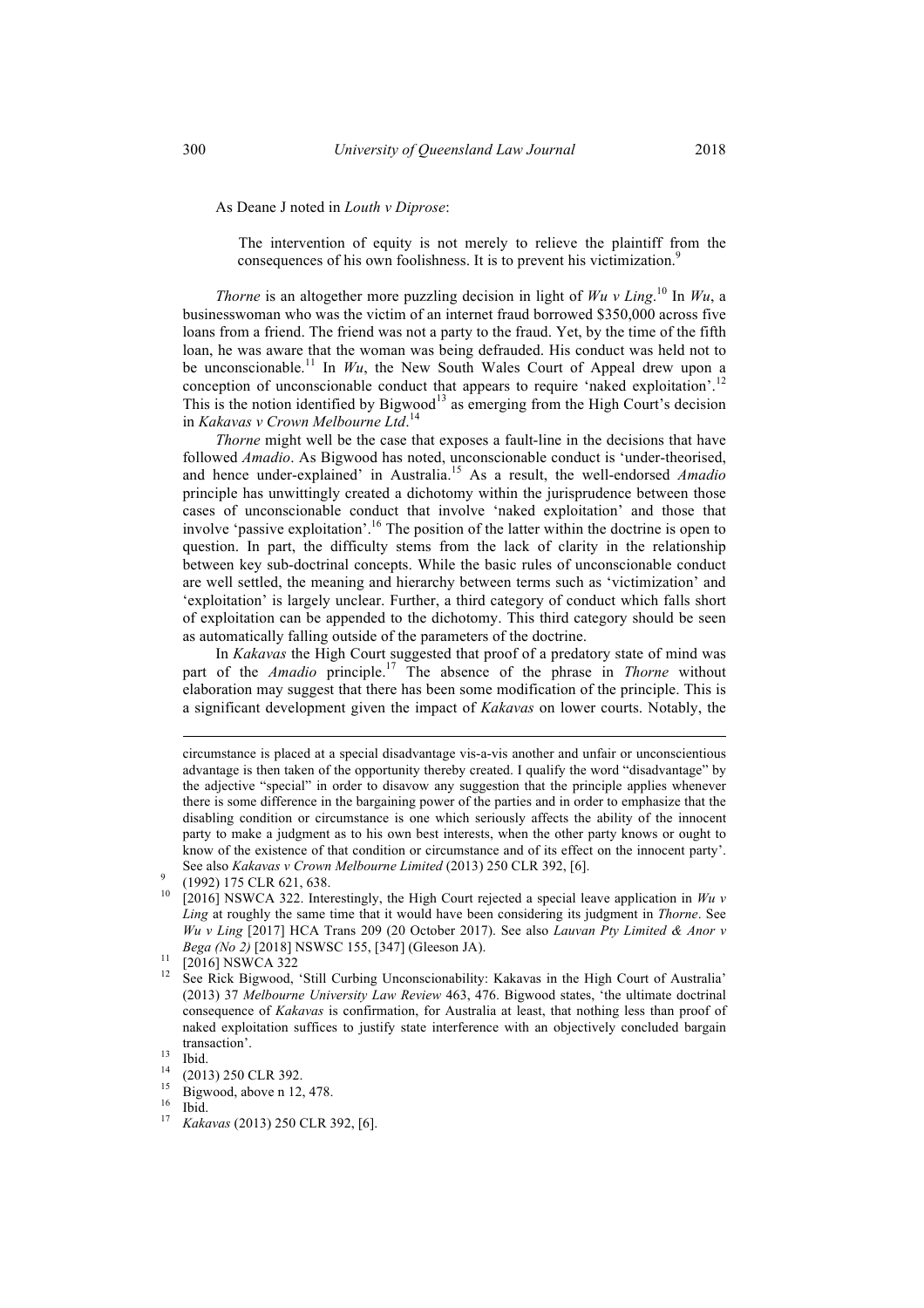phrase a 'predatory state of mind', which first appeared in *Kakavas*, has become an accepted part of unconscionable conduct jurisprudence in Australia.<sup>18</sup>

The absence of the phrase is all the more curious in light of the fact that in Paciocco v Australia and New Zealand Banking Group Ltd,<sup>19</sup> Allsop CJ referred to 'predation' in his Honour's elucidation of the *Amadio* principle. In *Paciocco v Australia and New Zealand Banking Group Limited*, <sup>20</sup> in the High Court, Keane J cited Allsop CJ with approval. Likewise, the other judges of the High Court in *Paciocco* endorsed Allsop CJ's treatment of unconscionable conduct, though they too made no reference to a 'predatory state of mind'.

This article explores the High Court's treatment of unconscionable conduct in *Thorne v Kennedy* and advances four criticisms of the decision and the doctrine. The first is that the Court does not adequately acknowledge the complexity of Thorne's motivations for entering into the agreement and relationship with Kennedy. Though this worked in her favour on appeal, it also denied her the full extent of her autonomy and agency. The second is that the Court gives an unconscionable hue to otherwise colourless facts. The third is that the Court generally undervalued Kennedy's desire to protect his children.<sup>21</sup> The fourth is that the doctrine assigns archetypal roles to the parties and that this obscures the reality of their dealings. This is as much a result of the language of the doctrine as it is of judicial choice in *Thorne*. In sum, *Thorne* is inconsistent with other recent decisions on unconscionable conduct. This inconsistency is a troubling feature of the jurisprudence. It would appear that the doctrinal retreat that was so evident in *Kakavas* has now ended.<sup>22</sup>

## II UNCONSCIONABLE CONDUCT IN *THORNE V KENNEDY*

The names 'Thorne' and 'Kennedy' are both pseudonyms. Respectively, they represent the Anglicisation of the identities of a 36-year-old Eastern European woman who was living in the Middle East and a 67-year-old Greek Australian man.<sup>23</sup> Kennedy first came across Thorne's profile when he was perusing a matrimonial website. The pair subsequently met online and shortly thereafter Kennedy flew to the Middle East to meet Thorne.

See also *Mavaddat v HSBC Bank Australia [No 2]* [2016] WASCA 94, [79] (McLure P); *Commonwealth Bank of Australia v Stephens* [2017] VSC 385, [418] (Sloss J); *Roo Roofing Pty Ltd v Commonwealth* [2017] VSC 31, [135] (Dixon J); *Commonwealth Bank of Australia v Kojic* [2016] FCAFC 186, [59] (Allsop CJ); *Donnelly v Australia and New Zealand Banking Group Ltd* [2014] NSWCA 145, [41] (Macfarlan JA); *Lauvan Pty Limited & Anor v Bega & Ors (No 2)* [2018] NSWSC 155, [346] (Gleeson JA); *Nalbandian v Commonwealth of Australia* [2017] FCA 45, [53] (Burley J); *Kobelt v Australian Securities and Investments Commission* [2018] FCAFC 18, [193] (Besanko and Gilmour JJ).<br><sup>19</sup> (2015) 236 FCR 199, [280], [296], [330].<br><sup>20</sup> (2016) 258 CLR 525, [292].<br><sup>21</sup> Though unconscionable conduct can occur without any dishonesty. See *Johnson v Smith* [2010]

NSWCA 306, [101] (Young JA). <sup>22</sup> See W Swain, 'The Unconscionable Dealing Doctrine: In Retreat?' (2014) 31 *Journal of* 

*Contract Law* 255, 257. Swain noted that the High Court's decision in *Kakavas* appeared to

<sup>&#</sup>x27;mark a return to a more cautious approach' to unconscionable conduct. 23 Though it is beyond the scope of this paper to explore, there is an argument that the High Court's reasoning in *Thorne v Kennedy* reflects Anglo-Saxon conceptions of marriage and property. In turn, this may have resulted in the shared cultural understanding of the parties over the need to preserve Kennedy's wealth for his children being under-appreciated by the Court. In a multiracial, multicultural and pluralistic society this type of monocultural thinking should be resisted.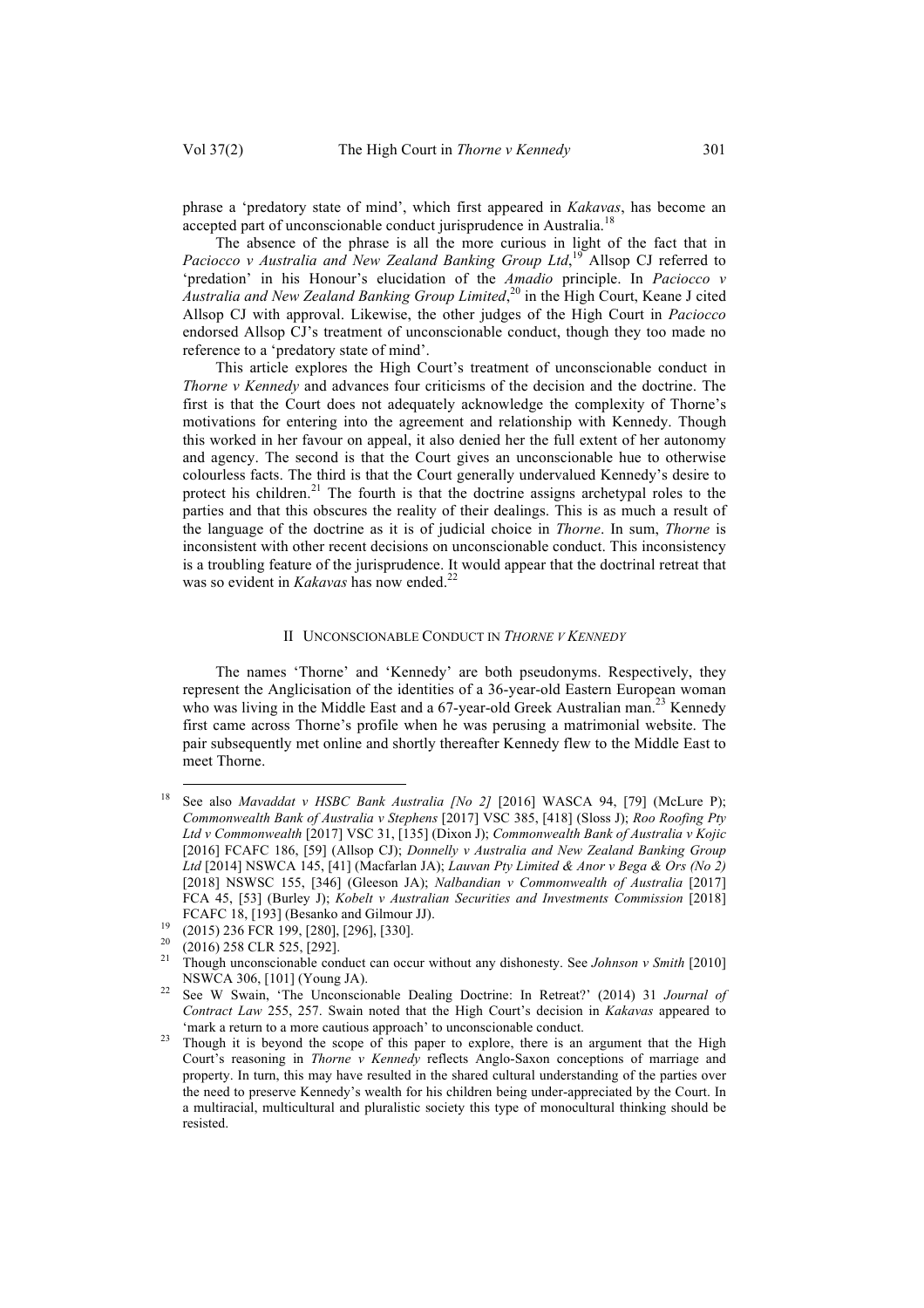At the outset of their relationship, Kennedy told Thorne that if they were to marry, 'you will have to sign paper. My money is for my children'.<sup>24</sup> During their courtship, Kennedy took Thorne on a tour of Europe and met her family. He provided her with expensive jewellery and in early 2007 he brought her to Australia with the intention of marrying her.

The wedding date was set for 30 September 2007. In early August, Kennedy instructed his solicitors to prepare a prenuptial agreement. The agreement was presented to Thorne on 19 September 2007, just eleven days prior to the wedding. Kennedy did arrange for Thorne to consult with an independent solicitor. The solicitor advised Thorne that the agreement was the worst that she had ever seen. Nonetheless, Thorne signed the agreement. After the marriage, Thorne signed another agreement on largely the same terms.

Under the agreement, Thorne would receive \$50,000 if the parties separated within three years and without the relationship having resulted in a child. The agreement also stipulated that Thorne would receive \$4000 per month during the relationship.25 The agreement did make a rather more agreeable accommodation for Thorne if Kennedy were to die during their marriage. Under those circumstances, Thorne would receive a penthouse or unit valued at \$1.5 million, a Mercedes Benz car and the income from the management rights from a property development project or \$5000 per month if that was the larger sum.

Taken as a whole, the payments within the agreement were structured towards incentivising Thorne to stay within the relationship and minimising Kennedy's risk in the event that the relationship failed.

The pair separated in 2011 at Kennedy's behest.<sup>26</sup> Thorne commenced proceedings in 2012 claiming that the agreements should be set aside under ss 90K and 90KA of the *Family Law Act*. <sup>27</sup> Thorne was successful at first instance in the Federal

<sup>&</sup>lt;sup>24</sup> *Thorne* (2017) 91 ALJR 1260, [5].<br><sup>25</sup> Ibid [8]. Thorne's solicitor advised her that this amount was 'very poor provision from someone in Mr Kennedy's circumstances'. The lead judgment of the High Court acknowledged this advice, but made no comment on the peculiarity of Thorne receiving maintenance payments during the marriage.<br><sup>26</sup> There is only an oblique reference to the reason for the separation in the trial judge's judgment.

See *Thorne & Kennedy* [2015] FCCA 484, [62]. Demack J noted, 'Mr Kennedy's evidence was that he signed the Separation Declaration at a time when he had told Ms Thorne repeatedly to stop "frustrating him", and she didn't'. Quite what Kennedy meant by the suggestion that Thorne was 'frustrating him' was left unexplored by Demack J. Given that Kennedy would have been 72 years old in 2011 at the time of separation there is an issue of vulnerability that may have been worth examining. In particular, as he was in very poor health and died during the trial in early 2014, he would have been somewhat vulnerable in a domestic context to his much younger wife. While there is no evidence or suggestion of wrongdoing on Thorne's part it is curious that much is made of her economic vulnerability and situation in assessing special disadvantage in the trial judgment and in the High Court, but little is made of Kennedy's age though it surely affects the

assessment of his conduct and their relationship in the context of special disadvantage.<br><sup>27</sup> Section 90K(1) provides in part that 'a court may make an order setting aside a financial agreement or a termination agreement if, and only if, the court is satisfied that … in respect of the making of a financial agreement — a party to the agreement engaged in conduct that was, in all the circumstances, unconscionable'. Section 90KA provides in part that 'the question whether a financial agreement or a termination agreement is valid, enforceable or effective is to be determined by the court according to the principles of law and equity that are applicable in determining the validity, enforceability and effect of contracts and purported contracts'.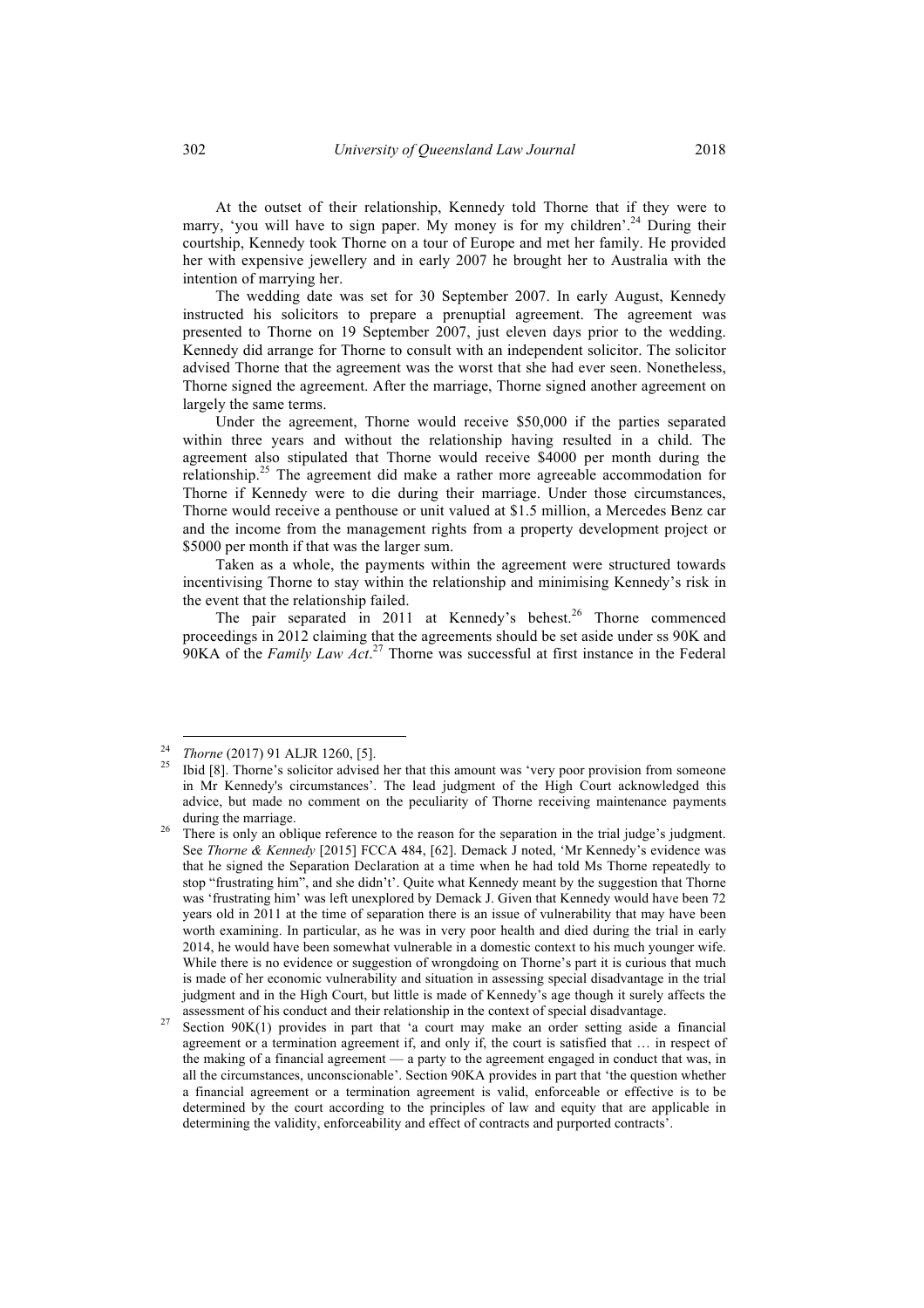Circuit Court. One of the peculiarities in the decision of the trial judge was her failure to differentiate between duress and unconscionable conduct.<sup>28</sup>

On appeal in the Full Court of the Family Court it was held that the agreements were not voidable due to duress, undue influence or unconscionable conduct.<sup>2</sup>

In three separate judgments, the High Court found in favour of Thorne. In the lead judgment, a plurality comprising Keifel CJ, Bell, Gageler, Keane and Edelman JJ, found that the agreements were voidable for undue influence and unconscionable conduct.<sup>30</sup> In a separate decision, Nettle J concurred with the plurality.<sup>31</sup> Gordon J found that no undue influence had occurred, but that Kennedy's conduct was unconscionable.<sup>32</sup> The reasoning behind the various judgments in the High Court is set out below.

### A *Unconscionable Conduct in the High Court*

A finding of unconscionable conduct requires (i) the existence of a special disadvantage in the weaker party;<sup>33</sup> (ii) knowledge of that disadvantage on the part of the stronger party;<sup>34</sup> and (iii) the unconscientious taking of advantage by the latter.<sup>35</sup>

The plurality afforded barely three paragraphs to the discussion of unconscionable conduct between the parties in *Thorne*. <sup>36</sup> This meant that they were heavily reliant upon the trial judge's characterisations of the parties. This is an important point given the tenor of that judgment. $37$ 

The trial judge found that Thorne was 'powerless' and had 'no choice' but to enter into the agreements.<sup>38</sup> The trial judge did not identify this state of affairs as a special disadvantage.<sup>39</sup> However, the trial judge based her findings on a combination of six factors which in turn were relied upon by the plurality to suggest that Thorne was at a special disadvantage. These factors were:

- (i) her lack of financial equality with Mr Kennedy;
- (ii) her lack of permanent status in Australia at the time;
- (iii) her reliance on Mr Kennedy for all things;
- (iv) her emotional connectedness to their relationship and the prospect of motherhood;

<sup>&</sup>lt;sup>28</sup> *Thorne* [2015] FCCA 484, [68]. Demack J stated, 'conduct which is unconscionable would have a bearing on the validity or enforceability of an agreement. Duress is a form of unconscionable conduct'. In the High Court, the plurality interpreted this as the use of the term 'unconscionable', 'in the sense described by Gaudron, McHugh, Gummow and Hayne JJ in *Garcia v National Australia Bank Ltd* (1998) 194 CLR 395, 409, as "to characterise the result rather than to identify the reasoning that leads to the application of that description"'. See *Thorne* (2017) 91 ALJR 1260, [45].<br>
<sup>29</sup> Kennedy & Thorne [2016] FamCAFC 189.<br>
<sup>30</sup> Thorne (2017) 91 ALJR 1260, [37]-[53], [63]-[65].<br>
<sup>31</sup> Ibid [74]-[78].<br>
<sup>32</sup> Ibid [109]-[123].<br> *80mley v Ryan* (1956) 99 CLR 362.<br>
<sup>34</sup> Kakavas (2013) 250

<sup>(2017) 91</sup> ALJR 1260. See also *Gillian Fisher-Pollard by her tutor Miles Fisher Pollard v Piers* 

<sup>&</sup>lt;sup>36</sup> Ibid [63]-[65].<br><sup>37</sup> See discussion below nn 91–97.<br><sup>38</sup> *Thorne* (2017) 91 ALJR 1260, [47].<br><sup>39</sup> The trial judge addressed these factors under the category of duress, though the language used would seem to fit more comfortably within the doctrine of unconscionable conduct.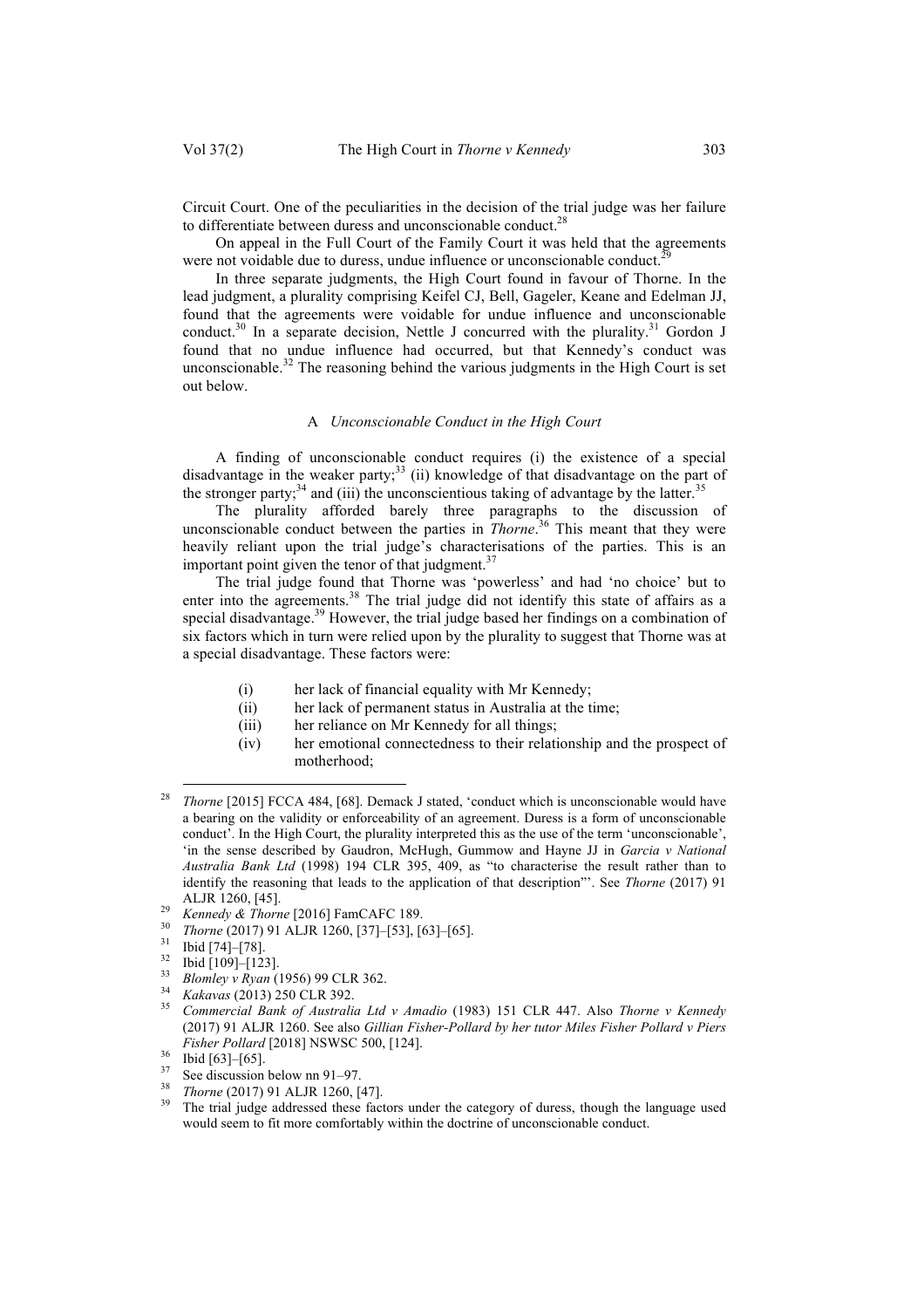- (v) her emotional preparation for marriage; and
- (vi) the 'publicness' of her upcoming marriage. $40$

The plurality added the further consideration that Kennedy had partly created Thorne's special disadvantage by causing the 'urgency with which the prenuptial agreement was required to be signed and the haste surrounding the postnuptial agreement and the advice upon it'.<sup>4</sup>

The plurality tied Kennedy's unconscionable conduct to the urgency around the signing of the agreements and the lack of an offer to assist Thorne and her family with return travel in case Thorne did not sign the agreements.<sup>42</sup> Further, the plurality rejected the Full Court's finding that there had been no unconscionable conduct on Kennedy's part. The Full Court's reasoning was based in part upon the observation that Kennedy had been consistent in his representations throughout the relationship.<sup>43</sup>

Nettle J's decision almost grounded Thorne's special disadvantage in the nature of the relationship itself. His Honour stated:

> In effect, it was a position of special disadvantage which he created by bringing her to this country, keeping her here for many months in a state of belief that he would marry her, allowing preparations for the wedding to proceed, and only then, when she had ceased for all practical purposes to have any other option, subjecting her to the pressure of refusing to marry her unless she agreed to the terms of the first agreement.<sup>44</sup>

His Honour further stated:

In all likelihood, things would have been different if, instead of waiting until the eleventh hour, Mr Kennedy had made clear to Ms Thorne from the outset of their relationship that his love for her was in truth so conditional that the marriage that he proposed would depend upon her giving up any semblance of her just entitlements in the event of a dissolution of their marriage.<sup>45</sup>

These two statements appear to ignore the representation that Kennedy made to Thorne at the outset of their relationship.<sup>46</sup> Likewise, it almost appears to deny Thorne any capacity for deciding for herself to journey to Australia and to pursue the relationship with Kennedy. The tone of Nettle J's decision is the closest in its nature that the three High Court opinions come to that of the trial judge. In essence, there is a strong under-current of moral judgment about the way in which the relationship had been carried out from the moment that Kennedy brought Thorne to Australia. This is something that the plurality was almost at pains to avoid when they centred their finding of unconscionable conduct on the narrow grounds identified above.

Gordon J based her finding of unconscionable conduct on Thorne's emotional and financial dependence on Kennedy.<sup>47</sup> In that context, Gordon J found Thorne to be

<sup>40</sup> *Thorne* (2017) 91 ALJR 1260, [47].<br>
<sup>41</sup> Ibid [65].<br>
<sup>42</sup> Ibid [65].<br>
<sup>43</sup> Ibid [74].<br>
<sup>45</sup> Ibid [75].<br>
<sup>46</sup> See above n 24.<br>
<sup>47</sup> *Thorne* (2017) 91 ALJR 1260, [117].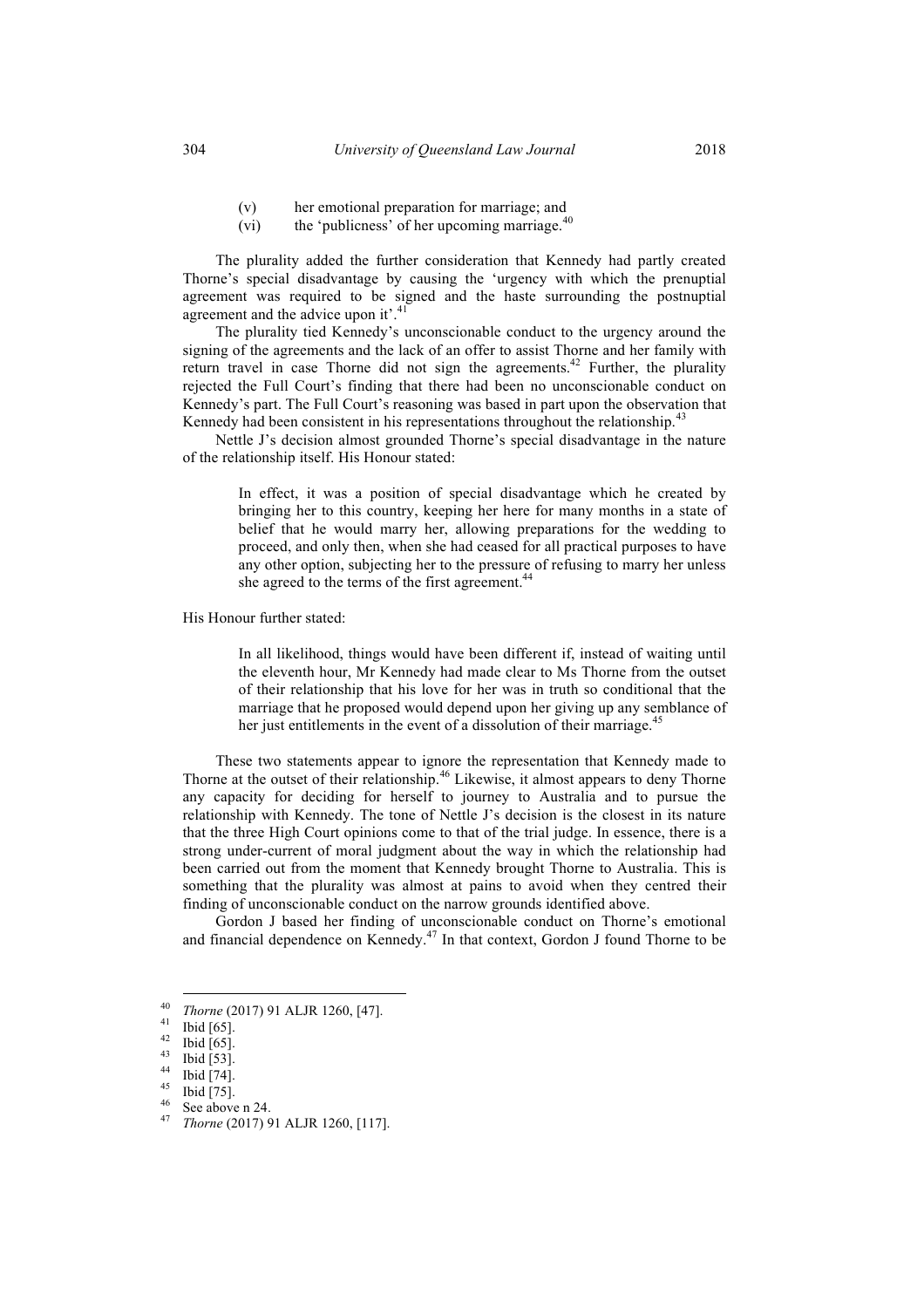'unusually susceptible' to an 'improvident transaction'.<sup>48</sup> On this view, the unconscionable conduct that Gordon J identified in *Thorne* falls squarely within the parameters set out by Gaudron, Gummow and Kirby JJ in *Bridgewater*.<sup>49</sup> As with the other opinions of the Court, Gordon J's finding that the agreements were 'grossly improvident' does have the effect of denying Thorne her autonomy. This stands somewhat at odds with the approach in *Kakavas* where privacy and autonomy were evoked as reasons for not interfering with a gambler's substantial losses.<sup>50</sup>

# III A DOCTRINE OF TROPES AND ARCHETYPES

At its core, the doctrine of unconscionable conduct calls for judicial intervention to set aside transactions which the conscience of equity cannot let stand.<sup>51</sup> Where a transaction has taken place between two competent adults, this requires a compelling justification. It is hardly surprising then that the language of the unconscionable conduct doctrine tends towards strong and even emotive characterisations of the parties. The person who claims to be at a special disadvantage is often described by the courts as 'the innocent party'<sup>52</sup> or the 'weaker'<sup>53</sup> or the 'victimised' party.<sup>54</sup> The stronger party is said to have engaged in 'victimisation'<sup>55</sup> or 'exploitation'.<sup>56</sup> While the phrase is wholly absent in *Thorne v Kennedy*, <sup>57</sup> the High Court in *Kakavas* also made reference to the stronger party possessing a 'predatory state of mind'.<sup>58</sup>

These are not neutral terms. They are loaded with meaning and values. In their application, they lend themselves to the creation of polarised characterisations within the case law.

In *Kakavas v Crown Melbourne Ltd*, the High Court stated that the assessment of special disadvantage must be made in light of all the circumstances surrounding the transaction.<sup>59</sup> This is the principle established in *Jenyns v Public Curator* (Q),<sup>60</sup> which

 <sup>48</sup> Ibid. 49 Their Honours noted that the transaction in *Bridgewater* 'involved an improvident transaction which was neither fair nor just and reasonable'. See *Bridgewater* (1998) 194 CLR 457, 492.<br> *Kakavas* (2013) 250 CLR 392, [28]. See also *Wu* [2016] NSWCA 322, [16] (Leeming JA).<br> *Amadio* (1983) 151 CLR 447, 461 (Mason J

Bell, Gageler, Keane and Edelman JJ). Also *Kakavas* (2013) 250 CLR 392, [6]. The term 'innocent' is never actually defined in the case law. Nonetheless, the Oxford Dictionary defines the term as meaning in part that a person is 'free from moral wrong; not corrupted'.<br>
<sup>53</sup> *Bridgewater v Leahy* (1998) 194 CLR 457, [39].<br>
<sup>54</sup> Ibid.<br>
<sup>55</sup> *Hart v O'Connor* [1985] AC 1000, 1028; *Louth* (1992) 175 CLR 62

<sup>(1998) 194</sup> CLR 457, 479 [76]; Kakavas (2013) 250 CLR 392, 401 [18], 402 [22], 403 [26], 43–

<sup>440 [161].</sup> <sup>56</sup> *Louth* (1992) 175 CLR 621, 626 (Deane J); *Australian Competition and Consumer Commission v C G Berbatis Holdings Pty Ltd* (2003) 214 CLR 51, 63 [9], 64 [14]; *Kakavas* (2013) 250 CLR 392, 439–440 [161]. 57 This absence cannot be without some significance. The term does not appear in *Bridgewater* or

*Louth* either.<br>*Kakavas* (2013) 250 CLR 392, [143], [161]. See *Wu* [2016] NSWCA 322, [18], [19] (Leeming

JA), [111] (Bergin CJ). There is an obvious juxtaposition between an 'innocent party' who is subjected to 'victimization' at the hands of a stronger party who is in possession of a 'predatory

state of mind'.<br>(2013) 250 CLR 392, [18]. The Court stated, 'The invocation of the conscience of equity' requires 'a scrutiny of the exact relations established between the parties' to determine 'the real justice of the case'.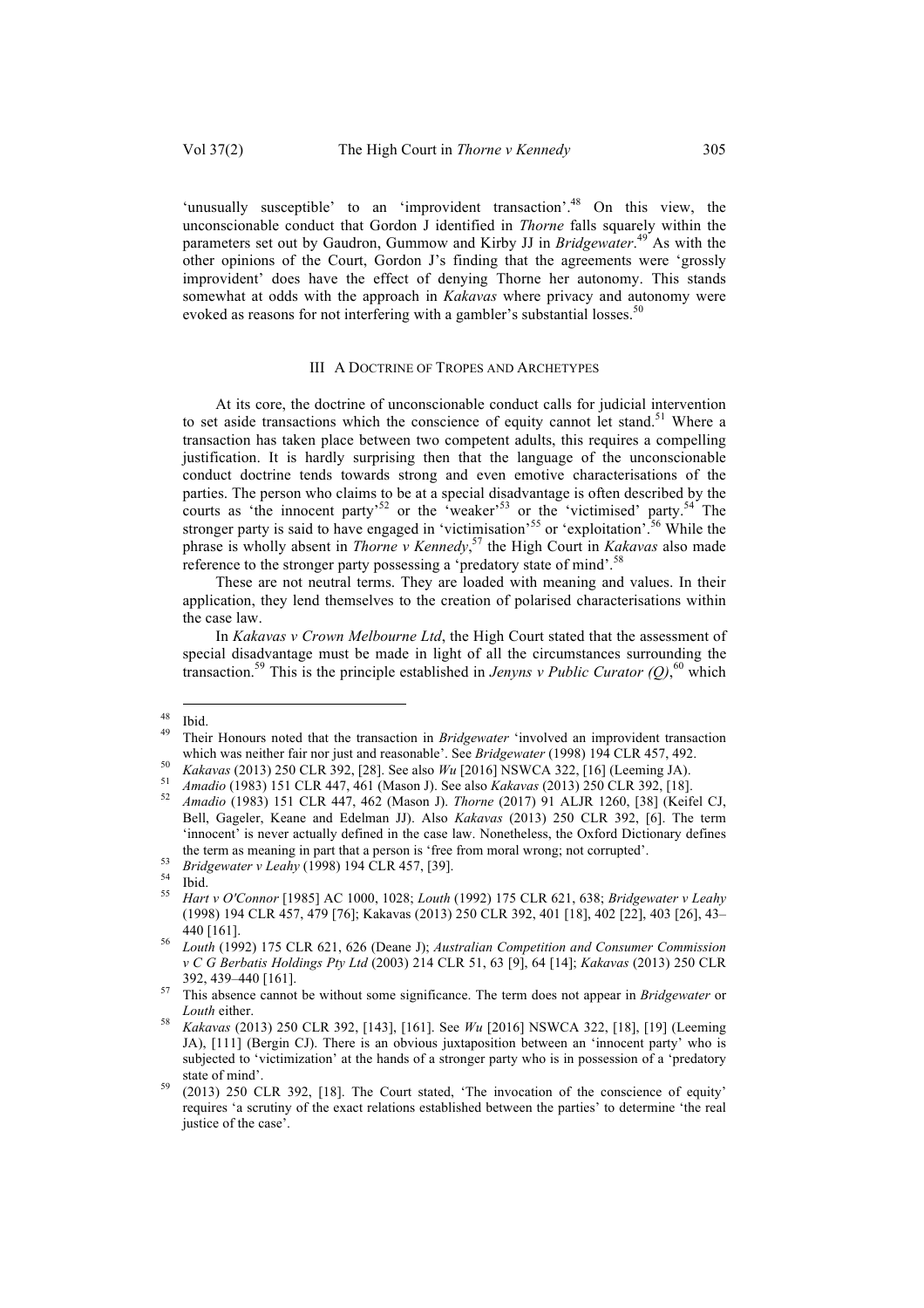posits that the application of equity's conscience depends upon 'a precise examination of the facts' allows for the variable circumstances under which claims of unconscionable conduct can be made.

The principle appears neutral on its face. Yet, it does not say much about the type of hue given to particular facts or the choice of facts which are regarded as essential or inconsequential. This is the point made by Lisa Sarmas in her deconstruction of the High Court's decision in *Louth v Diprose*. <sup>61</sup> The way in which a court recounts and assesses the facts within each judgment results in a narrative structure that is either favourable or unfavourable to the defendant. This is a necessary part of the judicial process. Along the way, there are choices that the judges make about the facts that are emphasised or under-emphasised. These choices are important because they are a necessary part of fitting the facts into the structures and categories created by the law.<sup>62</sup>

The criticism that I advance here is that the extremes of categorisation mandated by the language of the doctrine fail to reflect the ambiguity and complexity of relationships like that between Thorne and Kennedy. Judicial choice compounds the problem. The use of the term 'innocent' connotes an absence of blame or any impure or questionable motives. Similarly, to require the defendant to possess a 'predatory state of mind' or to have acted 'unconscientiously' may tend towards reading out nobler intentions or assigning a dubious colour to otherwise characterless actions.

My criticism is that the way in which the narrative choices and rules combine results in a distortionary effect. This is particularly evident in the *Thorne v Kennedy*. Neither party is quite what they are depicted as being in the various judgments. Thorne is not as powerless or naïve as she appears in the plurality's judgment. Kennedy is not as unconscientious as he appears. In the section below, I identify some of the choices made by the Court in setting out the facts in *Thorne* and offer a counter-perspective.

# A *Innocence and Passivity*

By assigning to Thorne the role of the victim, the High Court denied her the agency that she would have possessed when she entered her relationship with Kennedy. This has a twofold effect in *Thorne*. It obviates any of the complicating factors around her behaviour, but denies to her the autonomy granted to others.

#### 1 *Financial Motivations?*

Thorne was in a vulnerable position even before she met Kennedy. As the judgments suggest, by leaving the Middle East country in which she had resided she may have lost her right to enjoy a long-term residence there. Further, Thorne would have had no right to a permanent stay in Australia outside of the context of her relationship with Kennedy. However, there is nothing in the High Court's judgment or in the lower court decisions to suggest that Thorne was unaware of the consequences of accompanying Kennedy with regard to her right of residence in Australia or elsewhere. There is also no reason to believe that Thorne would have had no right of return to her country of citizenship.

 <sup>60</sup> (1953) 90 CLR 113, 118–119. 61 <sup>L</sup> Sarmas, 'Storytelling and the Law: A Case Study of Louth v Diprose' (1994) 19 *Melbourne University Law Review* 701.<br>I acknowledge that a trial judge has the benefit of assessing each witness directly and also that

choices must be made in recounting the facts. See P Heerey, 'Truth, Lies and Stereotype: Stories of Mary and Louis' (1996) 1(3) *Newcastle Law Review* 1, 17–20.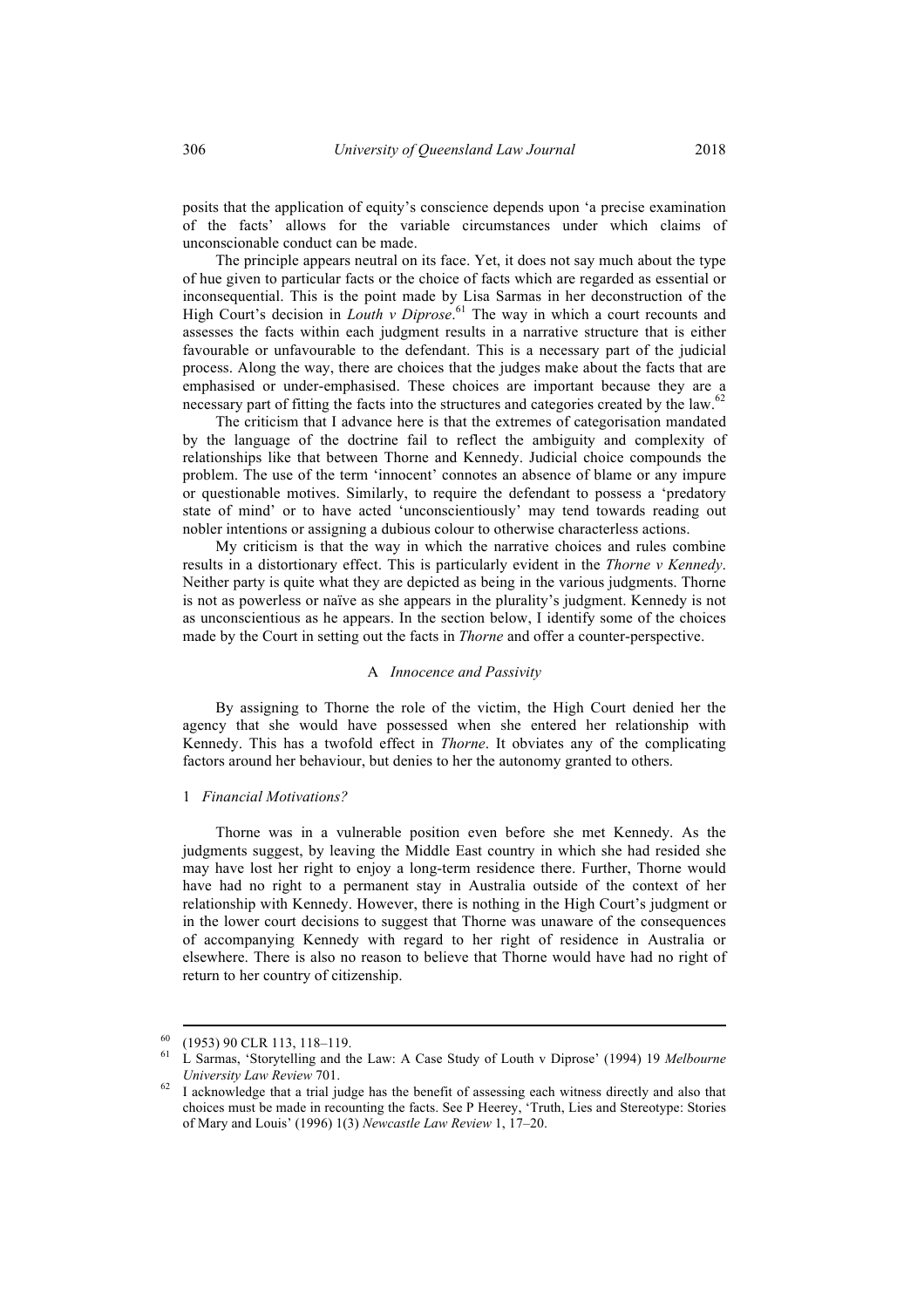The various decisions of the High Court make much of her emotional connection to the marriage and her desire for children. In particular, this lead the plurality to endorse the 'vivid description' offered by the trial judge of Thorne's position:

> She was in Australia only in furtherance of their relationship. She had left behind her life and minimal possessions. ... She brought no assets of substance to the relationship. If the relationship ended, she would have nothing. No job, no visa, no home, no place, no community. The consequences of the relationship being at an end would have significant and serious consequences to Ms Thorne. She would not be entitled to remain in Australia and she had nothing to return to anywhere else in the world. $63$

What is missing here is any elaboration as to why Thorne would take the risk of pursuing the relationship with Kennedy in the first place. Herein lies a double-edged sword. The fact that the agreements were unfair to Thorne in economic terms was a contributing factor to the finding of unconscionable conduct. Yet, none of the decisions of the Court seem to acknowledge that Thorne might have had an economic motivation for pursuing her relationship with Kennedy. Only Nettle J appears to allude to this possibility in his assessment of Kennedy's conduct:

> In the scheme of things, it can hardly be supposed that a young woman in Ms Thorne's position would be persuaded to abandon her life abroad and travel halfway around the world to bind herself to a sexagenarian if, at the outset of the relationship, she had been made aware of the enormity of the arrangement that was proposed.<sup>64</sup>

In other words, if Thorne was aware that the failure of the relationship would result in her losing access to the lavish lifestyle enjoyed by Kennedy or any sizeable payout, she would not have been drawn to the relationship.

I do not raise the existence of an economic motivation in order to pass moral judgment on Thorne. Her reasons for entering the relationship may well have been many and varied. Even if the relationship was desired by her for purely financial reasons that is not necessarily wrong. However, what it does is that it muddies the waters around victimhood. It makes it much harder to suggest that she was at a special disadvantage.

The failure to acknowledge troubling motivations has in the past been a source of controversy with regard to other High Court decisions on unconscionable conduct. In her scholarship, Lisa Sarmas adeptly explored the somewhat misogynistic intentions of the plaintiff in *Louth v Diprose*. <sup>65</sup> In that case, the various judges of the High Court cast Diprose as a hapless romantic fool and regarded Louth as having created a false atmosphere of crisis. This obscured acts of aggression by Diprose, the socio-economic gap between the parties and his desire to control her through financial means.<sup>66</sup>

 <sup>63</sup> *Thorne* (2017) 91 ALJR 1260, [47]. Strictly speaking, the suggestion that Thorne 'had nothing to return to anywhere else in the world' is untrue given her citizenship of an Eastern European country and the fact that her family lived there.<br>  $^{64}$  Ibid [75].<br>  $^{65}$  (1992) 175 CLR 621. See Sarmas, above n 61.<br>  $^{66}$  Sarmas, above n 61, 718–721.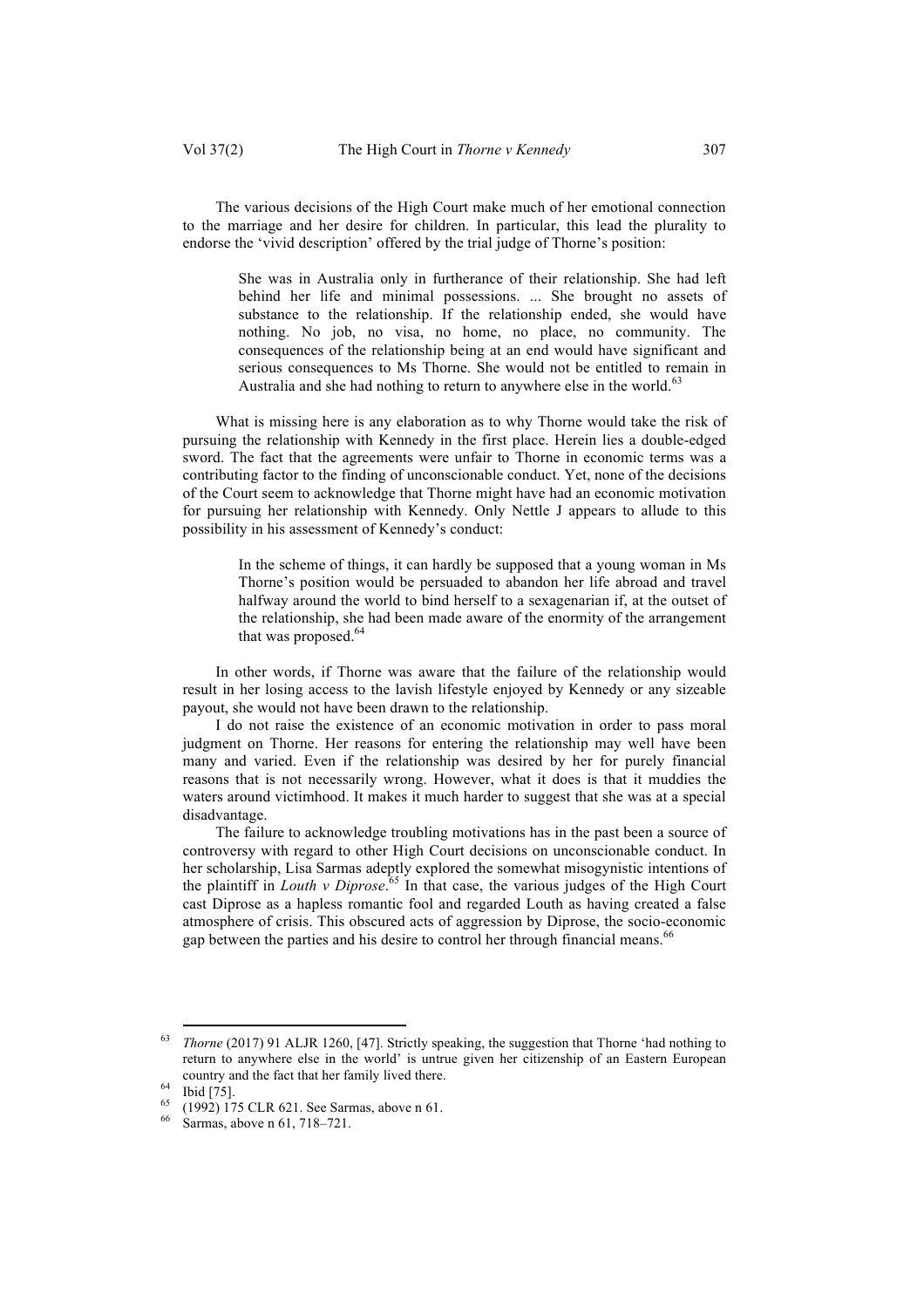#### 2 *Autonomy*

The denial of Thorne's autonomy places the decision in *Thorne* into question. At the time that she met Kennedy, Thorne was 36 years old. She had been previously married and had experienced at least one other serious relationship. More to the point, Thorne had been living independently in a foreign country for some time. In short, she was not without the wit and intellectual skills to fend for herself and to make choices as to what was in her best interests.

In this context, Thorne's financial and emotional dependence on Kennedy was a particular choice. That is, to take the risk that the relationship with Kennedy would lead to long-term financial security. Yet, for the Court to recognise the existence of that choice, along with the inherent risks that it ordinarily entail, would have again complicated the depiction of her doctrinally required victimhood.

Instead, in its various opinions the Court chose to focus on the improvidence of the bargain to which Thorne had agreed. This is a particularly notable feature of the judgements of Gordon and Nettle  $JJ<sup>67</sup>$  After all, the more improvident the bargain the more likely that it could only have been procured through defective consent.<sup>68</sup> As Chen-Wishart noted, 'vitiating the contract for reasons other than lack of voluntariness is generally regarded with suspicion'.<sup>69</sup> For its part the plurality emphasised Thorne's situational distress.<sup>70</sup>

As Nettle J stated:

By the time he disclosed to her the full terms of the agreement, and by the time Ms Harrison had made Ms Thorne understand the purport of them, the circumstances in which Ms Thorne found herself appear so seriously to have affected her state of mind as to have rendered her incapable of making a judgment in her own best interests. As the plurality in effect observe, *there is no other rational explanation for Ms Thorne's decision* not to insist upon the substantive changes which Ms Harrison recommended, and instead to acquiesce in Mr Kennedy's extraordinary demands.<sup>71</sup>

However, if Thorne is given her full autonomy a different picture emerges. This requires permitting Thorne to assess for herself how the relationship with Kennedy would pan out. Thorne believed that she would never leave Kennedy. She never contemplated that he would leave her and given that the incentive structures within the agreements were designed to keep her in the relationship this would have made sense at the time she signed the agreements. In this context, her decision to ignore independent advice is rational, though not prudent.

It is undeniable that the agreements in Thorne were unreasonable. There is no doubt that Thorne would have been in a difficult situation, but she knew that an agreement preserving Kennedy's financial interests was always going to arrive.<sup>72</sup> More to the point, he had been consistent as to the nature of that agreement, if not its details. The agreement placed Thorne in a position in which she could not achieve her best

<sup>&</sup>lt;sup>67</sup> *Thorne* (2017) 91 ALJR 1260, [64].<br><sup>68</sup> See above n 47.<br><sup>69</sup> 'The Nature of Vitiating Factors in Contract Law' in Gregory Klass, George Letsas and Prince Saprai (eds), *Philosophical Foundations of Contract Law* (Oxford University Press, 2014) 294,

<sup>297.&</sup>lt;br> *Thorne* (2017) 91 ALJR 1260, [76] (Nettle J), [123] (Gordon J).<br>
<sup>71</sup> Bidd<sup>2</sup> (sumboris added)

<sup>&</sup>lt;sup>71</sup> Ibid [76] (emphasis added).<br><sup>72</sup> Ibid [122].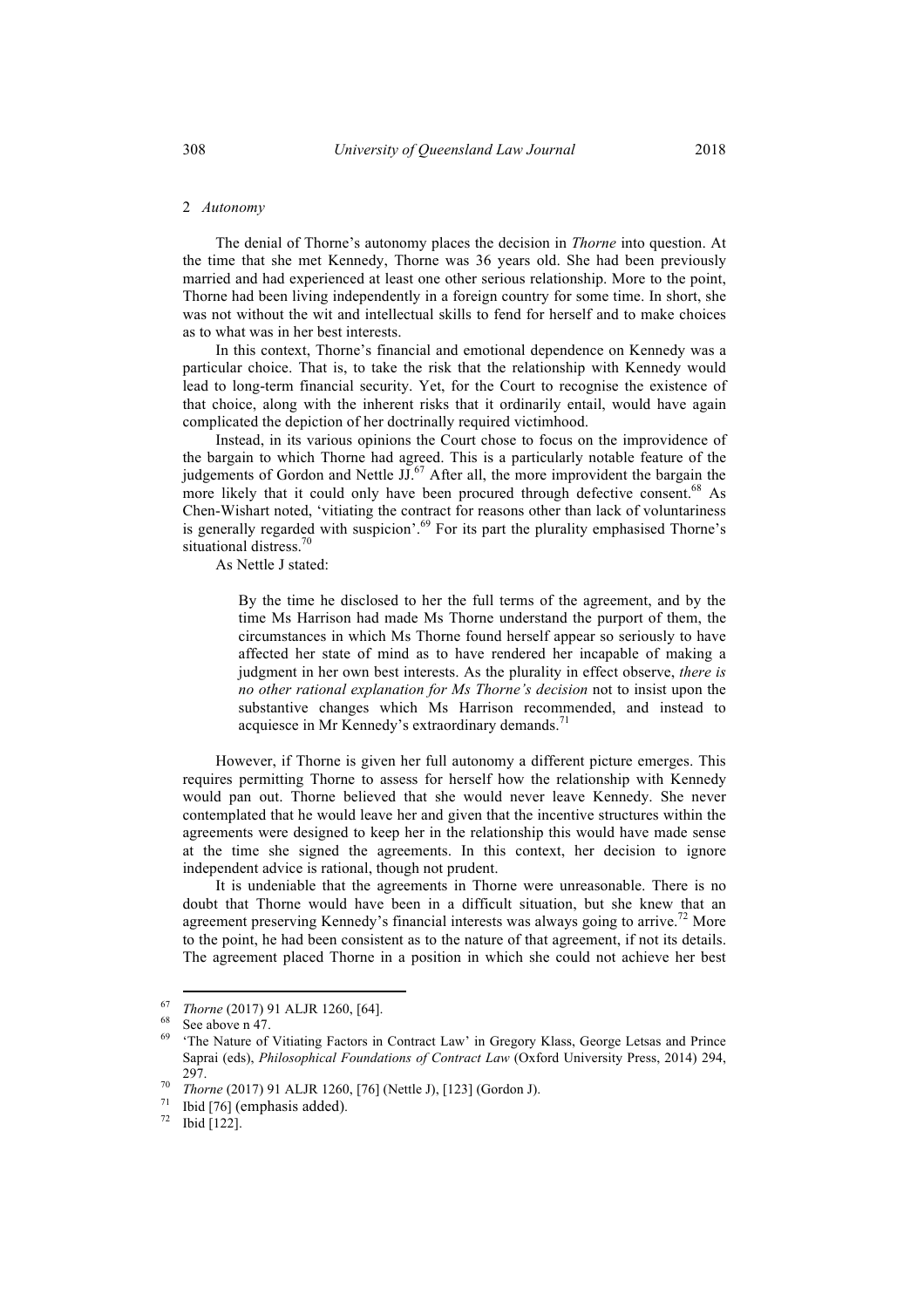outcome in all contingencies, but it did not render her unable to make a decision as to her best interests.

In *Bridgewater v Leahy*, <sup>73</sup> the majority failed to adequately account for the uncle's patriarchal attitudes. In turn, this arguably led to a mischaracterisation of the transaction which resulted in his selling part of his land to his nephew at an undervalue. What appeared on its face to be a 'grossly improvident'<sup>74</sup> transaction would have been wholly explicable if the uncle's patriarchal mindset was fully factored in to the assessment of the facts.

More troublingly, the construction of Thorne's special disadvantage stands in contrast to the way in which the courts have treated gambling addicts in *Kakavas* and in *Guy v Crown Melbourne Limited (No 2)*. 75

In *Guy*, Mortimer J stated:

The 'special disadvantage' which the applicant must establish for the purposes of s 20 and the unwritten law is, on the authorities, unlikely to be made out. That is because on the evidence those individuals with a gambling addiction or a gambling 'problem' retain a level of control (even if 'impaired' as the applicant contends) over their actions which is not consistent with the concept of a 'special disadvantage' existing in a gambler.<sup>76</sup>

There is an obvious contradiction here with *Thorne*. If some level of control is sufficient to deny special disadvantage in *Guy*, then why should the control that Thorne exercised over her own actions at various stages in her relationship be underplayed in the High Court's decision in *Thorne v Kennedy*? The answer is that it should not.

What might be at play here is a choice about how equity will treat personal relationships and consumer contracts. That is, that the decision in *Thorne* runs along a different set of (unarticulated) tracks than the decisions in *Kakavas* and *Guy*. <sup>77</sup> This would be why the High Court could state in *Kakavas*:

> A plaintiff who voluntarily engages in risky business has never been able to call upon equitable principles to be redeemed from the coming home of risks inherent in the business.<sup>78</sup>

Yet, in *Thorne* the autonomy recognised in the statement above is missing and the risks have been unsubtly shifted from one party to the other.

## B *Driving Unconscientious Conduct*

Just as Thorne's special disadvantage relies upon reading out troubling motives and autonomy, Kennedy's unconscientious conduct depends upon reading in a particular colour to otherwise characterless actions.

In *Thorne*, the plurality appears to assign ill-motives to Kennedy. In relation to the sense of urgency around the signing of the prenuptial agreement, the plurality observes:

<sup>&</sup>lt;sup>73</sup> (1998) 194 CLR 457.<br><sup>74</sup> Ibid [121] (Gaudron, Gummow and Kirby JJ).<br><sup>75</sup> [2018] FCA 36, [476].<br><sup>76</sup> [2018] FCA 36, [476].<br><sup>77</sup> This is a suitable topic for further research, though it is beyond the immediate scope of paper. 78 *Kakavas* (2013) 250 CLR 392, [20].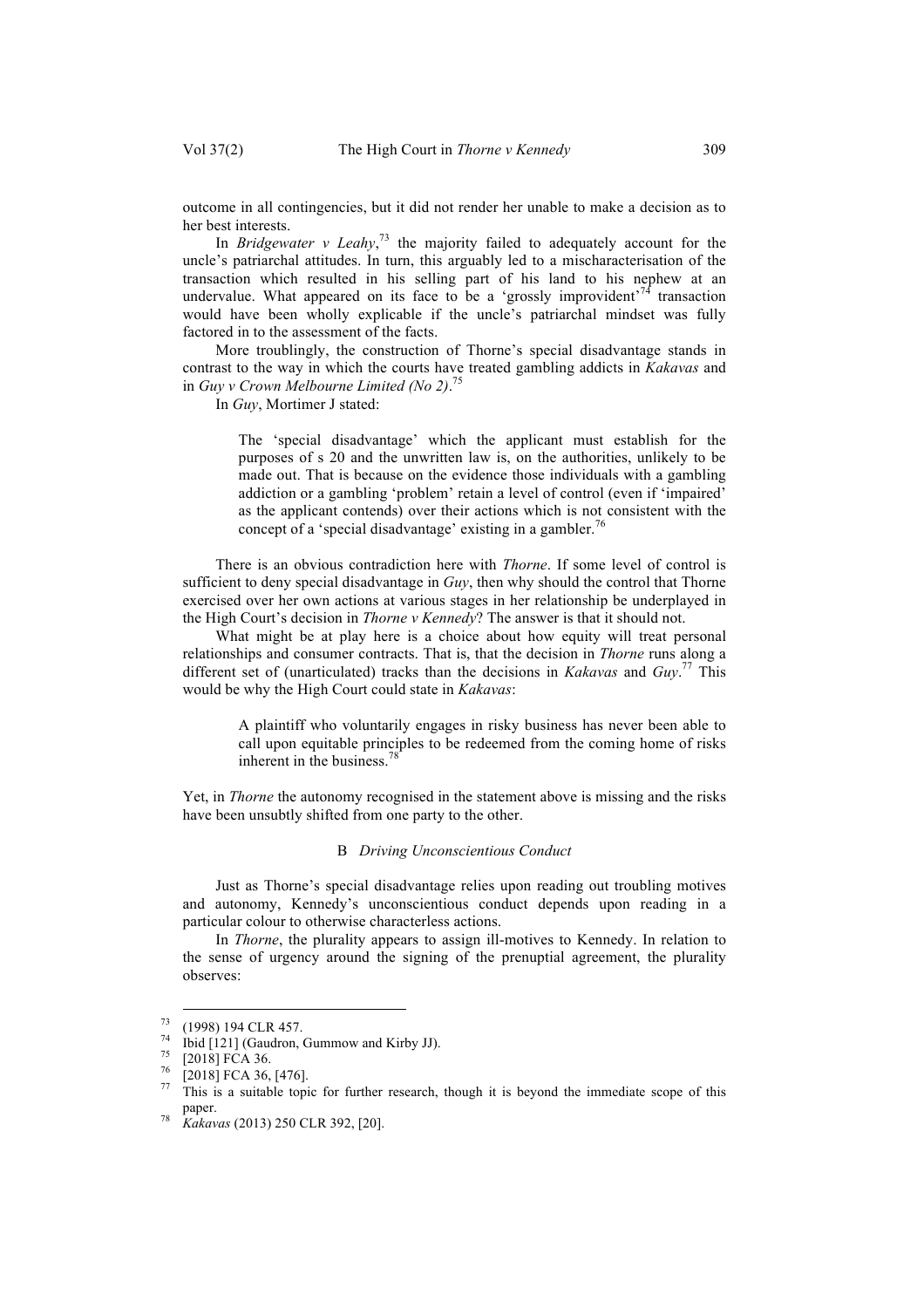Ms Thorne and her family members had been brought to Australia for the wedding by Mr Kennedy and his ultimatum was not accompanied by any offer to assist them to return home.<sup>79</sup>

The implication is that had Thorne not signed the agreement, both she and her family members would have been stranded in Australia without any further assistance from Kennedy. Again, there is no clear indication on the facts of the case that this would have occurred. The absence of the offer is equally explicable by Kennedy having thought that it might logically follow the end of the relationship. Given Kennedy's financial position there would be no real reason for him be unwilling to pay for a return airfare for Thorne and her family.

Likewise, the phone call that Kennedy made to Thorne whilst she was receiving legal advice for the second time is also factored in to the assessment of his conduct. $\delta$ Gordon J noted, 'Mr Kennedy not only sat in the car but telephoned her to ask how much longer she was going to be'. $81$  The implication being that the phone call exerted some pressure on the mind of Thorne. This is suggested in the plurality's recounting of the facts.<sup>82</sup> Yet, this seems altogether trivial. The phone call is easily explicable by Kennedy's general impatience or even by the fact that the meeting had taken a while. It need not be construed as pressure, but neither of the two judgments that make note of it avert to a more innocent explanation.

The various judgments of the High Court base their assessment of Thorne's special disadvantage on the lack of time that Kennedy gave her to assess and reflect on the agreements. However, the substance of the agreements reflects exactly what Kennedy said to Thorne when they first met. That is, that his money was intended for his children and not her.<sup>83</sup>

An interesting shift occurs in the language used by the plurality in relation to that statement. Towards the end of the plurality's judgments their Honours state:

> Ms Thorne knew Mr Kennedy required her acknowledgement that his death would not result in her receiving a windfall inheritance at the expense of his children. 84

However, the statement referred to at the beginning of the plurality's judgment is unambiguous and is not confined in any manner. However, by the end of the plurality's judgment it has been narrowed down to an inheritance. This is a subtle shift that deprives Kennedy of the benefit of any acknowledgment that he was consistent in his general terms of the relationship.

Gordon J does acknowledge the consistency:

True it is that some kind of agreement or 'paper' relating to Mr Kennedy's wealth had long been in the contemplation of the parties, and that Ms Thorne

<sup>&</sup>lt;sup>79</sup> *Thorne* (2017) 91 ALJR 1260, [65].<br><sup>80</sup> Ibid [118] (Gordon J).<br><sup>81</sup> Ibid [14].<br><sup>82</sup> Ibid [5].<br><sup>84</sup> Ibid [65]. This is in contrast to the statement recounted at [5], 'he told her that if he liked her then he would marry her but that "you will have to sign paper. My money is for my children"'.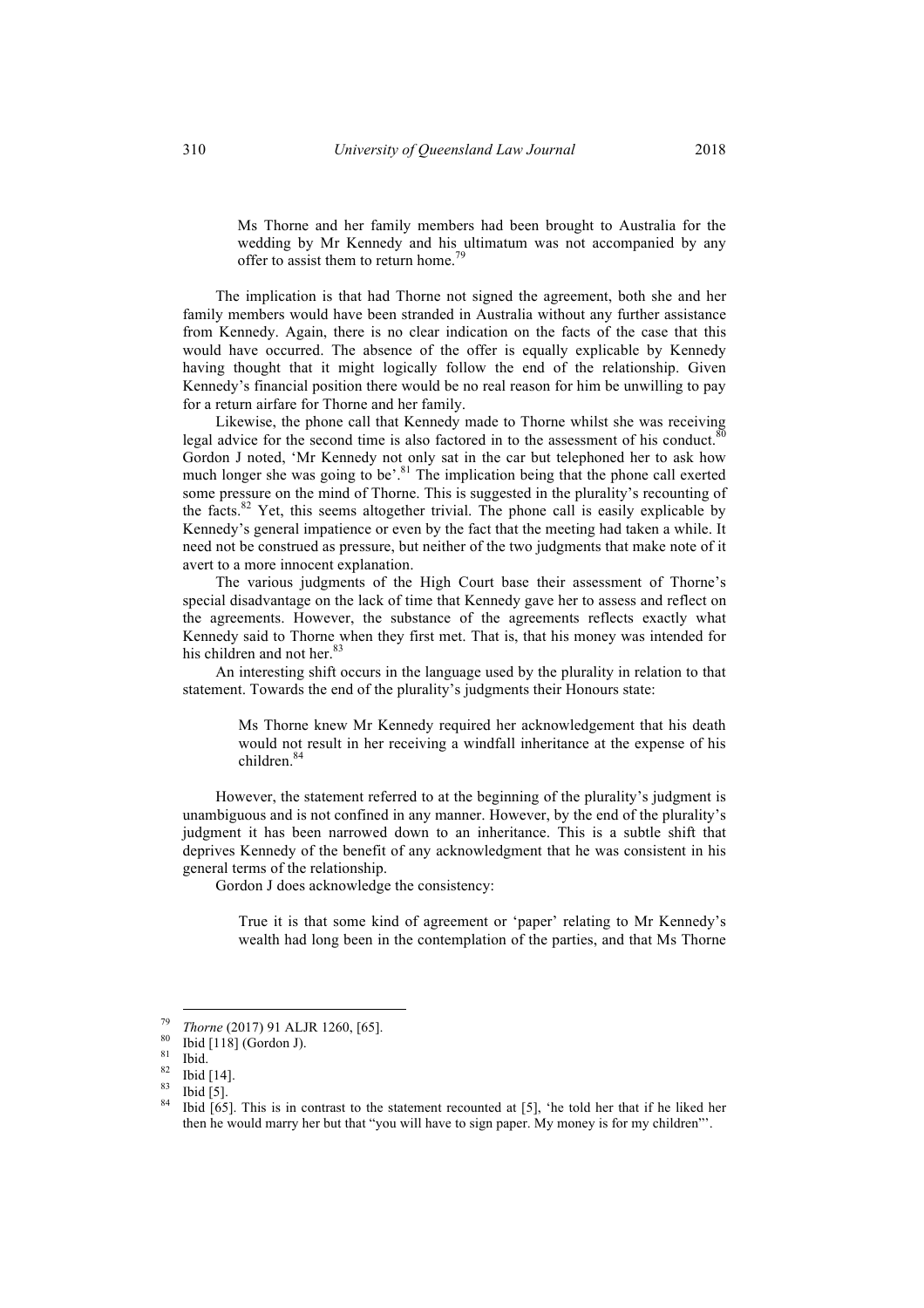was not under any relevant misapprehension as to the effect of each agreement.<sup>85</sup>

Again, this does not actually reflect the nature of Kennedy's representation. His statement that 'you will have to sign paper. My money is for my children' appears to offer little in the way of a parting gift for Thorne if the relationship were to end abruptly.

At any rate, Gordon J found that the statement above was outweighed by:

Having brought Ms Thorne to Australia promising to look after her like 'a queen', it was not until two weeks before the wedding that Mr Kennedy arranged for Ms Thorne to receive legal advice; and it was not until ten days before the wedding that she received detailed information about his finances and became aware of the specific contents of the first agreement.<sup>86</sup>

It is in this context that it is worth noting the other rhetorical shift in *Thorne*. That is, the absence of the phrase, 'a predatory state of mind' which was so notable in *Kakavas* and later cases, but which is missing in *Thorne*.

In *Kakavas*, the High Court stated:

Equitable intervention to deprive a party of the benefit of its bargain on the basis that it was procured by unfair exploitation of the weakness of the other party requires proof of a predatory state of mind.<sup>87</sup>

Yet, barely four years later 'a predatory state of mind' is no longer a requirement of the doctrine. On a doctrinal level this is a shift in the jurisprudence that is too significant to occur without judicial explanation. It might be that the requirement is limited to 'arms length commercial transactions', but whether such a qualification exists remains unclear after *Thorne*. Likewise, the plurality's statement that 'the other party knew *or ought to have known*' that a special disadvantage existed and would affect the weaker party represents a shift from the position on actual knowledge set out in *Kakavas*. 88

The absence of predation creates an ambiguity that can be coloured in Kennedy's favour. It could be suggested that in the agreements that he went too far in his desire to protect his wealth for his children — after all, what do millions mean to a man nearing the end of his life? However indifferent Kennedy might have been to Thorne's fate in the event of a split, the sheer lack of cunning in the way in which he executed the signing of the prenuptial agreements suggested that in this instance he lacked the sophistication to be predatory or even opportunistic. Instead, the way in which Kennedy arranged matters is clumsy and all things considered, that should tell in his favour because it demonstrates the absence of intent to engage in contractual exploitation.

None of the opinions in the High Court consider the possibility that Kennedy might have unwittingly engaged in unconscionable conduct. This is more delicate ground. It is possible that a person with good intentions can still engage in unconscionable conduct. Kennedy's motivations towards his adult children would have

<sup>&</sup>lt;sup>85</sup> Ibid [122].<br><sup>86</sup> Ibid. *(2013) 250 CLR 392,* [161].<br><sup>87</sup> *(2013) 250 CLR 392,* [161]. *Bangrateful to the anonymous referee for this observation.*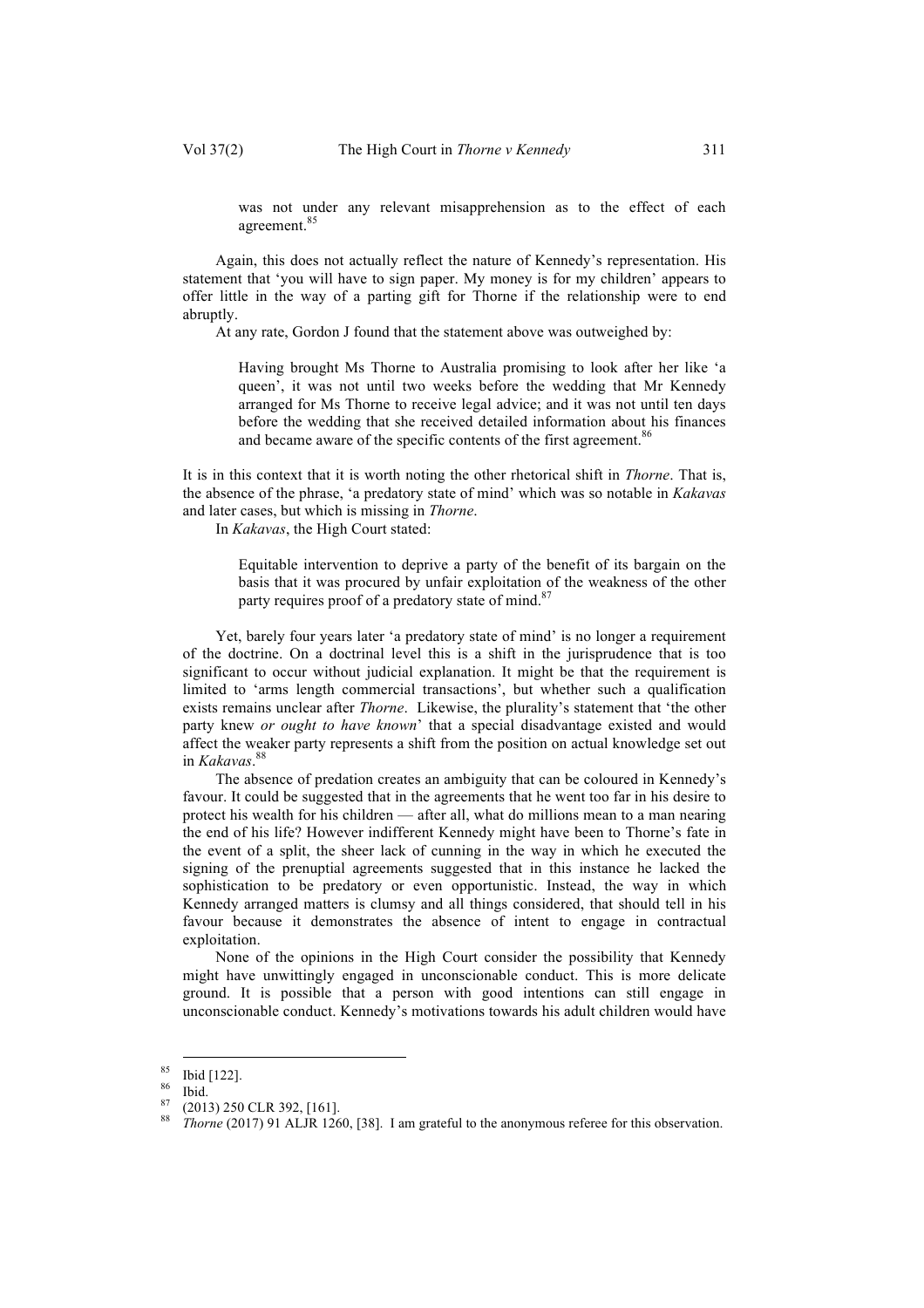the facts. In *Johnson v Smith*, Young JA stated:

There are situations where a person who has no active intention of doing another down may still be guilty of unconscientious conduct if he or she accepts 'the benefit of an improvident bargain by an ignorant person acting without independent advice which cannot be shown to be fair'.<sup>90</sup>

As such, the independent advice twice afforded to Thorne would have and perhaps should have undercut any finding of unconscionable conduct. In *Johnson*, Young JA appears to have regarded a finding of unconscionable conduct in the absence of any intent to engage in active exploitation to be conditional upon the weaker party having been deprived of independent advice. On this reading of the doctrine it would matter little that Kennedy was required by law to ensure that Thorne received independent legal advice provided that he did not actively seek to exploit her.

# C *Archetypes of Age and Romance*

In the judgments, Kennedy receives the archetypal role of the heartless old man. This is most obvious in the observation that Nettle J offered of the relationship between him and Thorne.<sup>91</sup> In this role the only explanation for his actions is a desire to take advantage of a poorer and younger woman. Any other factors that motivate his conduct are read out of the construction of the facts. This results in an under-valuing of his desire to protect his wealth for his children or any loneliness or isolation that he might have felt in his old age. The latter is not a minor consideration. It is noticeable that the agreements are remarkably more generous to Thorne if the couple were still together when he died.

Given the endorsement of her findings by the plurality, the trial judge's opinion warrants attention. In her reasons, the trial judge puts forward a particularly unfavourable description of Kennedy. Demack J depicts Kennedy as ruthless. Her Honour stated:

> The husband did not negotiate on the terms of the agreement as to matters relating to property adjustment or spousal maintenance. He did not offer to negotiate. He did not create any opportunities to negotiate. The agreement, as it was, was to be signed or there would be no wedding. Without the wedding, there is no evidence to suggest that there would be any further relationship. Indeed, I am satisfied that when Mr Kennedy said there would be no wedding, that meant that the relationship would be at an end.<sup>92</sup>

<sup>&</sup>lt;sup>89</sup> Here again might lie a point of difference between the interpersonal relationship cases and the consumer contract cases. In *Kakavas* (2013) 250 CLR 392, [161], the High Court noted that, '[h]eedlessness of, or indifference to, the best interests of the other party is not sufficient for this

purpose'.<br><sup>90</sup> [2010] NSWCA 306, [101].<br><sup>91</sup> This is an inversion of the stock stories applied to Mary Louth in *Louth v Diprose*. See above n

<sup>&</sup>lt;sup>92</sup> *Thorne* [2015] FCCA 484, [89]. Technically, Kennedy was not 'the husband' at the time that he presented Thorne with the prenuptial agreement. The use of the term is again not a neutral choice of language. It suggests that a husband has an obligation towards his wife and that Kennedy failed to meet it.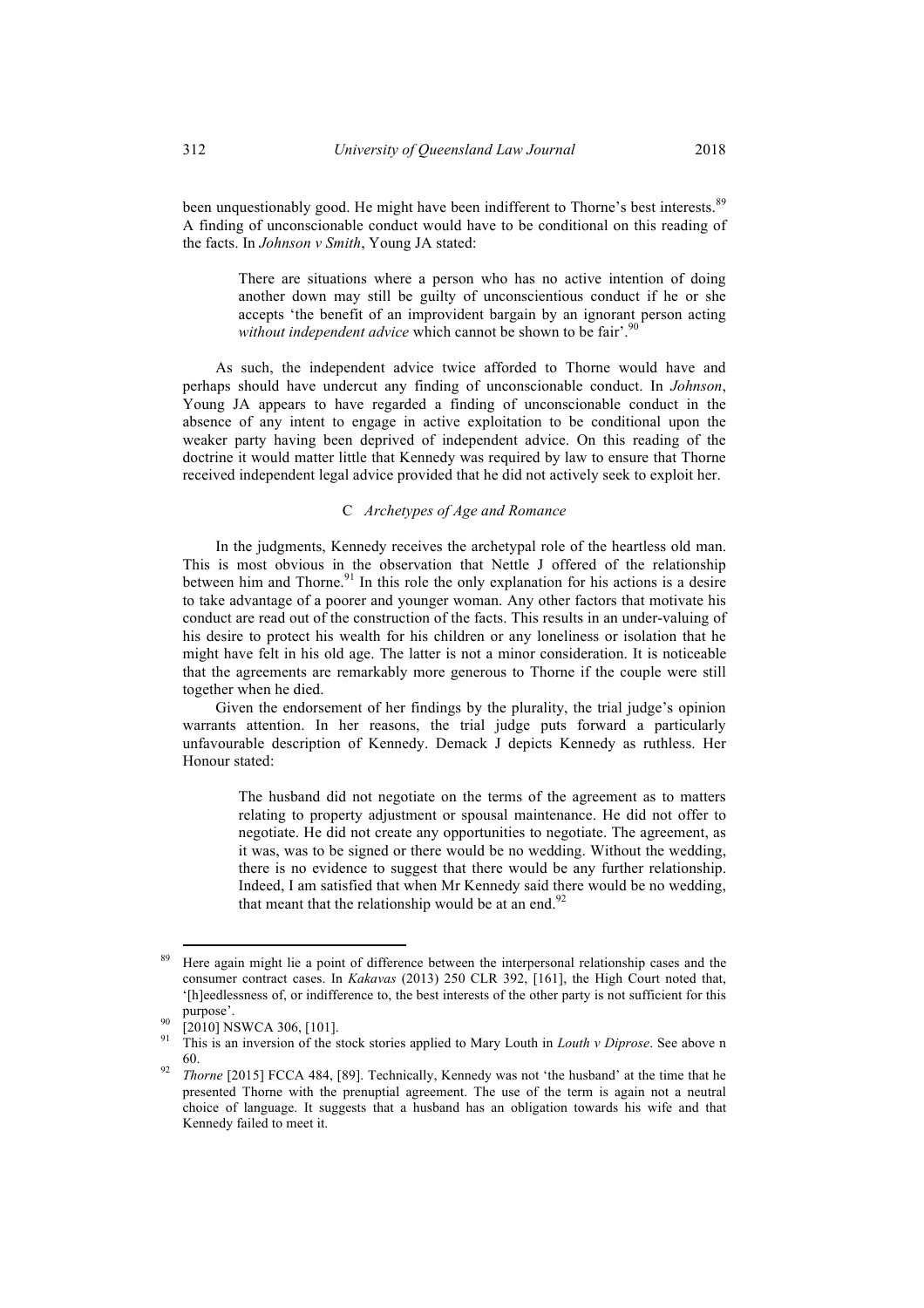What is remarkable here is the repetition. In relation to the prenuptial agreement, Demack J stresses that Kennedy 'did not negotiate … did not offer to negotiate … did not create opportunities to negotiate'. A similar rhetorical device is applied by Demack J in relation to the wedding and the relationship. In essence, the terms 'no wedding' and the ending of the 'relationship' are stressed.

It is not contested that the prenuptial agreement was presented on a 'take it or leave it' basis. However, the repetition employed by Demack J in the passage above has a dramatic effect.<sup>93</sup> When Her Honour suggests that the wedding and relationship would be at an end if the prenuptial agreement were not signed, she neglects to mention that Kennedy should have been free to leave the relationship at any time for any reason. Demack J further stated:

> Every bargaining chip and every power was in Mr Kennedy's hands. Either the document, as it was, was signed, or the relationship was at an end. The husband made that clear.<sup>9</sup>

The use of language in describing Kennedy's actions, together with the employment of the device of repetition, has a distinct narrative effect. This has to be considered in light of the 'vivid'<sup>95</sup> description of Thorne that Demack J offered during this passage. In total, both characterisations lead to a narrative structure that pits a 'ruthless' Kennedy against an 'innocent' Thorne.

Thorne's 'innocence' is emphasised in the first instance judgment. Demack J stated:

> The applicant wanted a wedding. She loved Mr Kennedy, and wanted a child with him. She had changed her life to be with Mr Kennedy.<sup>9</sup>

The description is true, if not a touch melodramatic.

The 'vivid' description of Thorne offered by Demack J also has the effect of clothing the former in archetypes of purity — motherhood and marriage. Again, a repetition device is employed. $97$  Demack J writes:

> Her emotional connectedness to their relationship and the prospect of motherhood, her emotional preparation for marriage, and the publicness of her upcoming marriage.<sup>98</sup>

This characterisation clearly influenced the reasoning of the plurality. However, it is problematic. Quite apart from depriving Thorne of the benefit of her own autonomy, it depicts her as a woman whose desire for marriage and children blinds her to a variety of risks. This is surely a reductionist characterisation of a complex person.

<sup>&</sup>lt;sup>93</sup> Indeed, it is written to persuade.<br><sup>94</sup> Ibid [92].<br><sup>95</sup> Above n 41.<br><sup>96</sup> *Thorne* [2015] FCCA 484, [90].<br><sup>97</sup> In particular, '*her emotional* connectedness ... *her emotional* preparation'. In the full paragraph 'her' is also repeated, '*her lack* of financial equality … *her lack* of permanent status in Australia … *her* reliance … *her* upcoming marriage'. <sup>98</sup> *Thorne* [2015] FCCA 484, [90].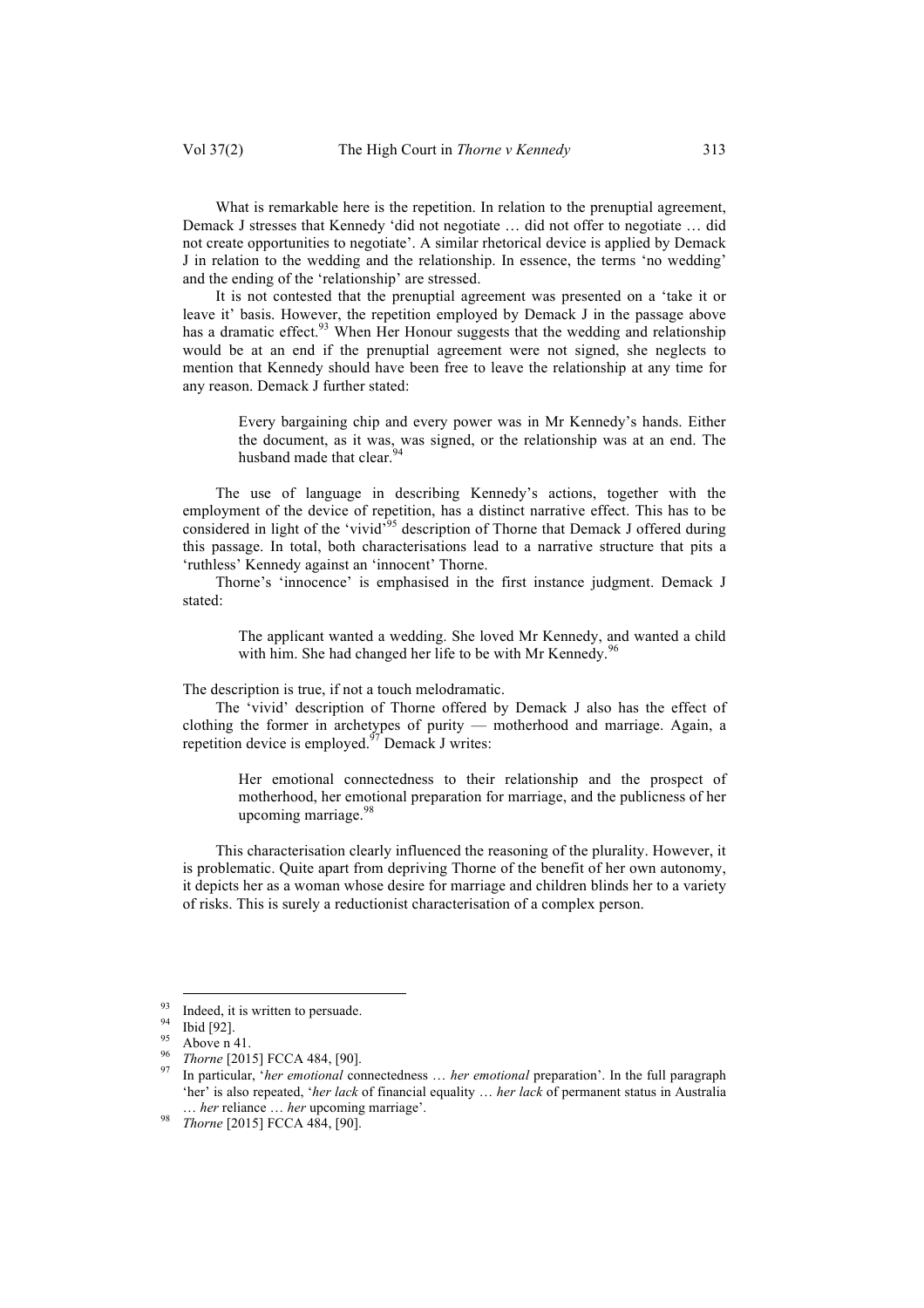#### D *The Distortionary Effect*

As suggested by the language outlined above,<sup>99</sup> a finding of unconscionable conduct leaves precious little room for shades of grey. There has either been unconscientious exploitation and victimisation or the doctrine simply does not apply. A doctrine that does not admit any role for ambiguity within the application of its rules is liable to lead to the shoe-horning of the parties into pre-assigned roles. That is, one party must be the hapless victim and the other party a type of villain. Ultimately, in assessing claims of unconscionable conduct, the court must fit the parties into a narrative structure compelled by the doctrine. The risk is that the reality of the relationship and the bargain might be distorted.

This is the total sum of the narrative choices made in the judicial telling of the facts of *Thorne v Kennedy*. The cumulative effect of denying Thorne her autonomy, failing to consider that she may have had some financial motivation to seek a better life, and construing any ambiguity in the facts against Kennedy, all add up to a distortion of the facts of what transpired between them.

Another telling of their story is that Thorne was reckless in the way in which she pursued her relationship with Kennedy. She closed her eyes to the risks entrenched in the agreements not because she was powerless, but because her desire to enjoy the lifestyle and status that he brought allowed her to convince herself that the risks would not materialise. For his part, Kennedy was not an opportunistic predator. Instead, he went too far in attempting to preserve his wealth for his children. He failed to account for fairness towards Thorne in the event of a break-up. This story is not unconscionable conduct. It is something else. It is a story of love, both romantic and familial, and wealth disparity. Unfortunately, it is a story of our times.

## IV CONCLUSION

Unconscionable conduct requires a court to construct a power relationship between the parties. This requires a generally accepted telling of what has transpired between the parties so that equity's intervention is felt to be justified. In turn, this invites a court towards polarised characterisations of the parties. Both *Thorne v Kennedy* and *Louth v Diprose* share a familiar pattern wherein the trial judge opts for a very sympathetic drawing of one party and a harsh finding against the other. The High Court then mostly accepts the narrative offered by the trial judge even though there are cracks within it. The result is a case that sits uncomfortably within the doctrine. The outcome might be right, but the way in which the story has been told is not entirely fair.

*Thorne* is a difficult case that asks hard questions of the doctrine of unconscionable conduct. Though it is beyond the immediate scope of this article, *Thorne* is quite clearly a departure from *Kakavas* and *Wu*. As such it is a case that at worst falls at the latter end of the dichotomy constructed by Bigwood pertaining to the 'naked exploitation' and 'passive exploitation' cases of unconscionable conduct.<sup>100</sup> Arguably, *Thorne* is a case where Kennedy's honesty throughout about his intentions and the nature of the relationship might even deprive their dealings of any relevant form of exploitation. The doctrine of unconscionable conduct is well-designed to

 $^{99}$  See above nn 52–58.<br><sup>100</sup> See above n 15.